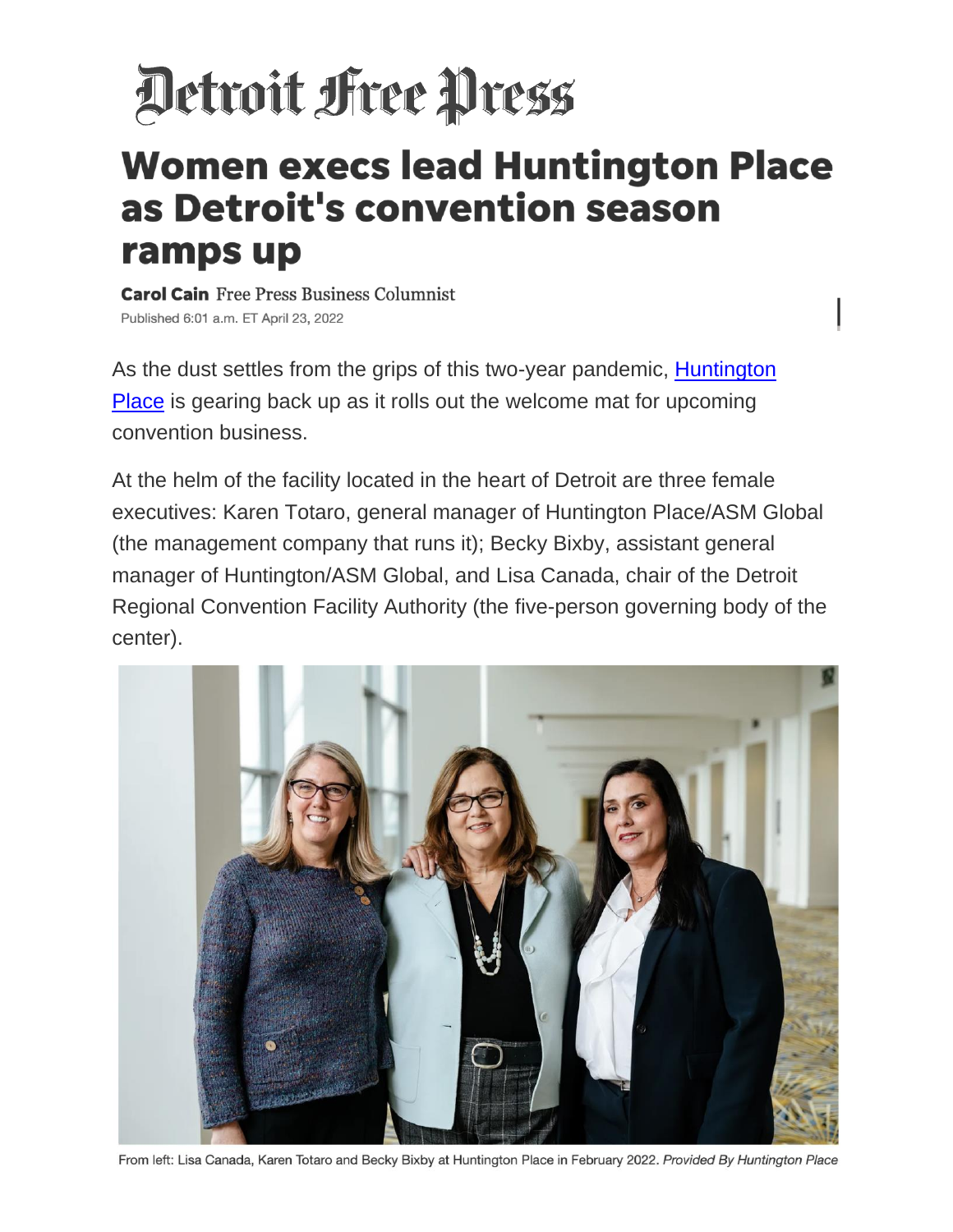Women hold just 21% of all facility management positions in the country, according to 2021 U.S. Bureau of Labor Statistics. But in the Motor City, women are leading the way as they run Huntington Place — ranked as the 17th largest facility in America with 723,000 square feet of exhibit space.

In addition to Canada, women also hold two of the four other Detroit Regional Convention Facility Authority posts. The authority was created in 2009 by the Michigan Legislature, along with city of Detroit, and Wayne, Oakland and Macomb counties, as each appoints a person to the board.

Inforum, an organization working to promote women in the workplace, has been keeping tabs on how women are faring in the corporate suite, on boards and at companies as it recently issued its [latest report.](https://www.freep.com/story/money/business/columnists/carol-cain/2022/01/22/michigan-firms-female-ceo-jobs/6591094001/)) 

I checked in with Terry Barclay, president and CEO of Inforum, to get her thoughts about Huntington Place and women holding the top three jobs: "Even in 2022, when women comprise nearly half of the overall workforce, female leadership teams are rare," said Barclay. "Yet, data tells us that women in leadership spur greater innovation and will better manage risk, two factors that would benefit any sector."

Totaro, a seasoned convention facility executive who held previous jobs in San Diego and Portland, Oregon, took over the Detroit job in April 2021 after Claude Molinari left to take over Visit Detroit (aka the Detroit Regional Convention and Visitors Bureau).

"Diversity and inclusion make for a better world and hence better business. Our voices at the table bring a different perspective," said Totaro. "I recently read an article talking about why women entrepreneurs are better than men. It showed how female-owned firms generate higher revenues, create more jobs, showcase women as more effective leaders with a larger appetite for growth. We have been society's secret superpower all along. No more secrets, we are right here."

Out of 35 managerial jobs at Huntington Place, 17 are held by women.

Canada, whose day job is working as political and legislative director for the Michigan Regional Council of Carpenter and Millwrights, had this to say about the increasing role of women at the convention center: "It's exciting and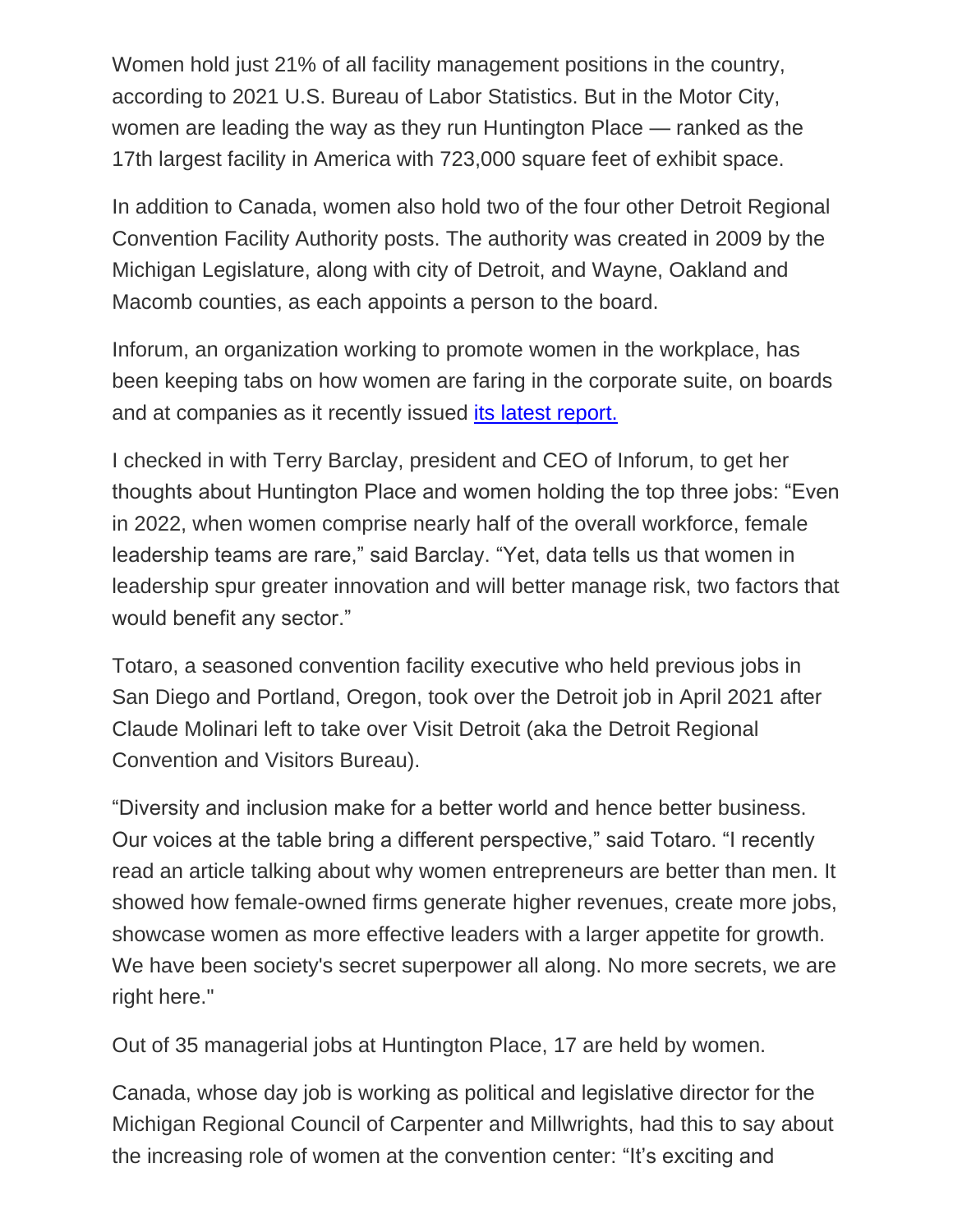refreshing to see more women in a position of power. Women bring a wealth of leadership skills."

Said Bixby, who runs the day-to-day operations: "Women create team environments that are inclusive and diverse. It's within these types of environments that the best ideas organically transpire because they are encouraged and cultivated."

There's certainly lots of history tied to the facility. It's located on the site where Antoine de la Mothe Cadillac, a French colonist, landed on the banks of the Detroit River in 1701.

Built by the city of Detroit in 1960, Huntington Place has seen presidents Dwight D. Eisenhower, John F. Kennedy, Lyndon B. Johnson, Richard M. Nixon, Gerald R. Ford, Jimmy Carter, Ronald Reagan, George H.W. Bush, Bill Clinton and George W. Bush address a convention or attend an event there. Numerous events have been held in the facility, including the NAACP's annual dinner — considered the largest sit-down dinner in America with over 10,000 people.

The Cobo name, given to the facility when it opened, was dropped in 2019 when TCF Bank purchased it in a naming rights deal. Huntington Bank took over TCF and the convention center was christened with Huntington Place as



The City of Detroit hosts COVID testing and vaccines Tuesday, Jan. 6, 2022 at the Huntington Place Atwood garage (former TCF Center). Mandi Wright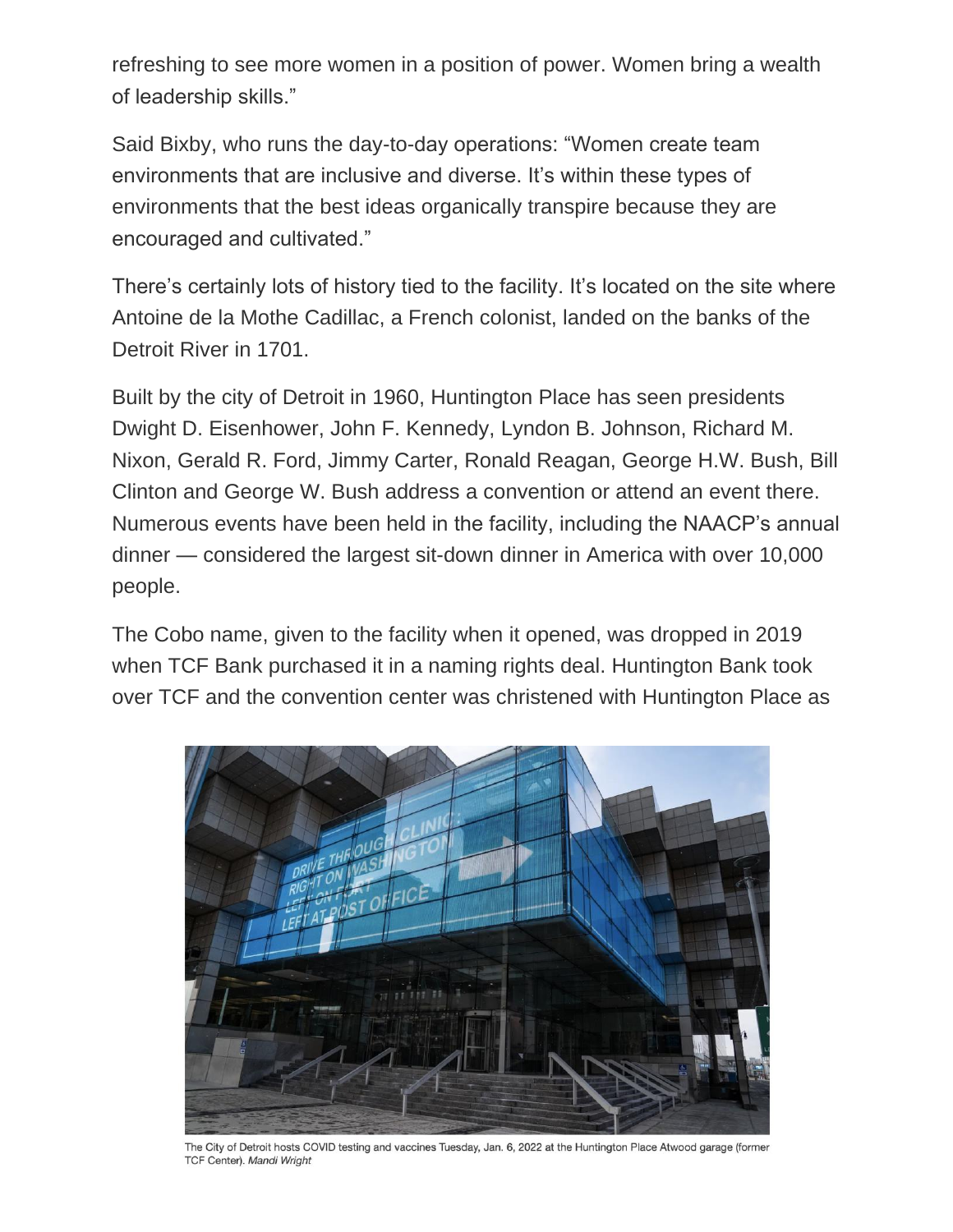its new moniker on Dec. 9, 2021. The center is in the process of putting Huntington Place signage around the facility.

Heroic efforts have also taken place there the past two years that will also be part of its story and archives. It was the site where hospital CEOs and political leaders teamed up in the battle against COVID-19 as it was quickly recast as a temporary field hospital for COVID-19 patients. It also was the place where over 228,000 doses of COVID-19 vaccine were distributed and COVID-19 tests given until that all ended last month.

And the docks on the west end of the center (docks are fully connected to exhibit halls) is where 6 million pounds of food were distributed to those in desperate need during the crisis. [Food Rescue US set up and distributed](https://www.huntingtonplacedetroit.com/blog/detail/tcf-center-becomes-distribution-hub-for-us-food-rescue)  [food](https://www.huntingtonplacedetroit.com/blog/detail/tcf-center-becomes-distribution-hub-for-us-food-rescue) to local nonprofits that got it to people across southeast Michigan.

Thankfully, a healthier chapter is playing out as events are coming back.

"The fall will be strong. We are already seeing a robust spring and it looks to be continuing to reach pre-Covid numbers for some shows," said Totaro. "International travel remains sluggish for major conventions. However, in its place we are seeing much stronger national, regional and corporate business."

Two shows she mentioned coming up: [Automate,](https://www.automateshow.com/?utm_term=automate%20detroit&utm_campaign=Branded+Show&utm_source=adwords&utm_medium=ppc&hsa_acc=4764274990&hsa_cam=15694983575&hsa_grp=130801408319&hsa_ad=571680853126&hsa_src=g&hsa_tgt=aud-1642547302209:kwd-651865927329&hsa_kw=automate%20detroit&hsa_mt=e&hsa_net=adwords&hsa_ver=3&gclid=EAIaIQobChMIqoaUxtai9wIVggnnCh3LkggQEAAYASAAEgKh2PD_BwE) which is a gathering revolving around robots, robotic automation and technology, will be held in June. "Previously this show was in Chicago, and Detroit now has a multiyear deal," she said.

And in August, "we will host [Connect,](https://www.connectmeetings.com/events/) which is attended by over 4,000 meeting planners who make decisions as to where to host their events."

Then there's the grandaddy of all events in Michigan: The [North American](https://naias.com/)  [International Auto Show](https://naias.com/) coming in September. The epic show has drawn hundreds of thousands each year and brings in over \$400 million to the region's coffers, according to Visit Detroit.

"There is tremendous excitement for the return of this historic auto show," she said. "As you can imagine with its highly anticipated return, planning is well underway. In addition, there will be city-wide activities taking place throughout downtown Detroit for the community."